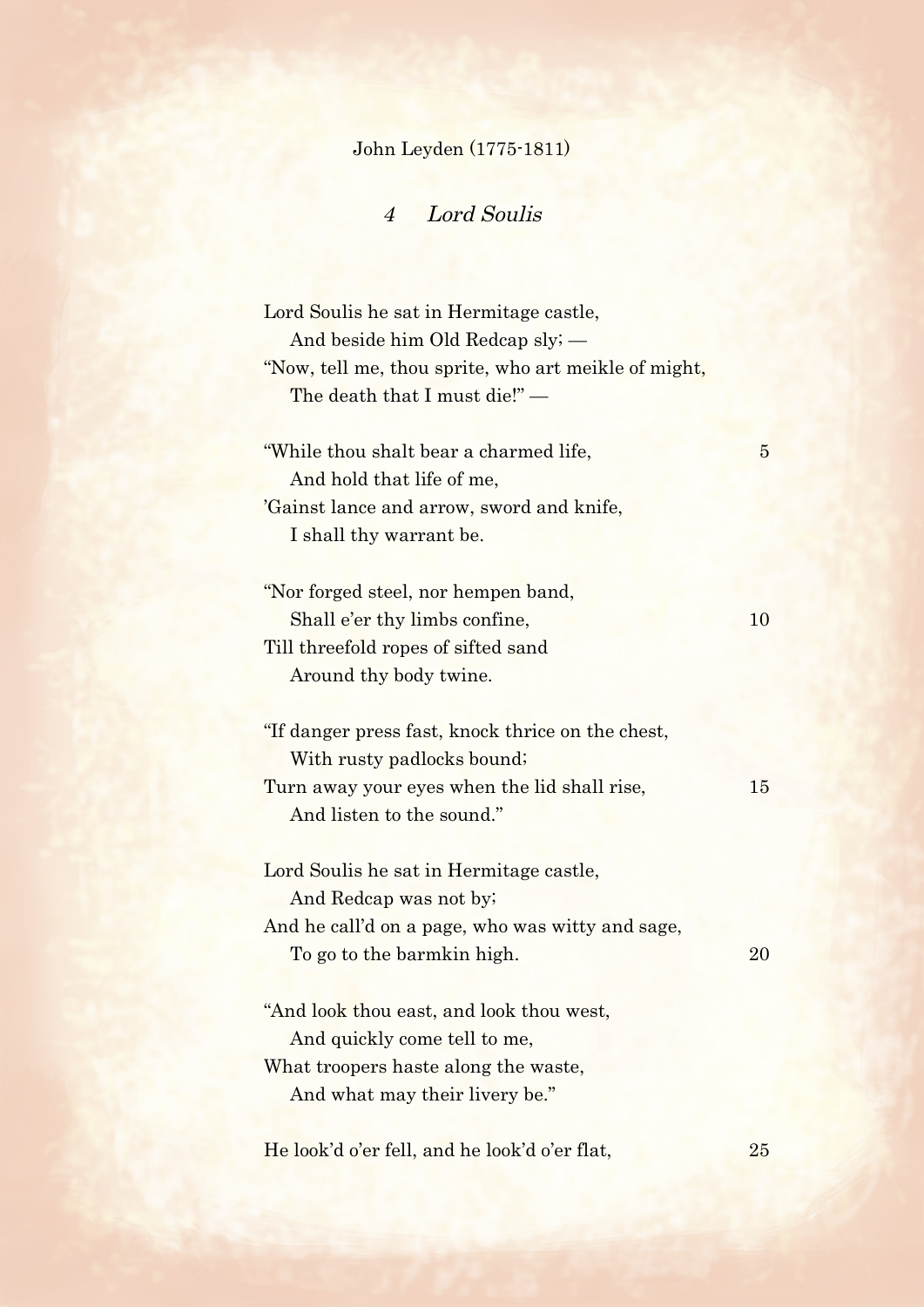But nothing, I wist, he saw, Save a pyot on a turret that sat Beside a corby craw.

| The page he look'd at the skrieh of day,      |    |
|-----------------------------------------------|----|
| But nothing, I wist, he saw,                  | 30 |
| Till a horseman gray, in the royal array,     |    |
| Rode down the Hazel-shaw.                     |    |
|                                               |    |
| "Say, why do you cross o'er moor and moss?"   |    |
| So loudly cried the page;                     |    |
| "I tidings bring, from Scotland's king,       | 35 |
| To Soulis of Hermitage.                       |    |
|                                               |    |
| "He bids me tell the bloody warden,           |    |
| Oppressor of low and high,                    |    |
| If ever again his lieges complain,            |    |
| The cruel Soulis shall die."                  | 40 |
|                                               |    |
| By traitorous sleight they seized the knight, |    |
| Before he rode or ran,                        |    |
| And through the key-stone of the vault        |    |
| They plunged him, horse and man.              |    |
|                                               |    |

O May she came, and May she gaed, 45 By Goranberry green; And May she was the fairest maid

\* \* \* \* \* \* \*

That ever yet was seen.

O May she came, an May she gaed, By Goranberry tower; 50 And who was it but cruel Lord Soulis, That carried her from her bower?

He brought her to his castle gray,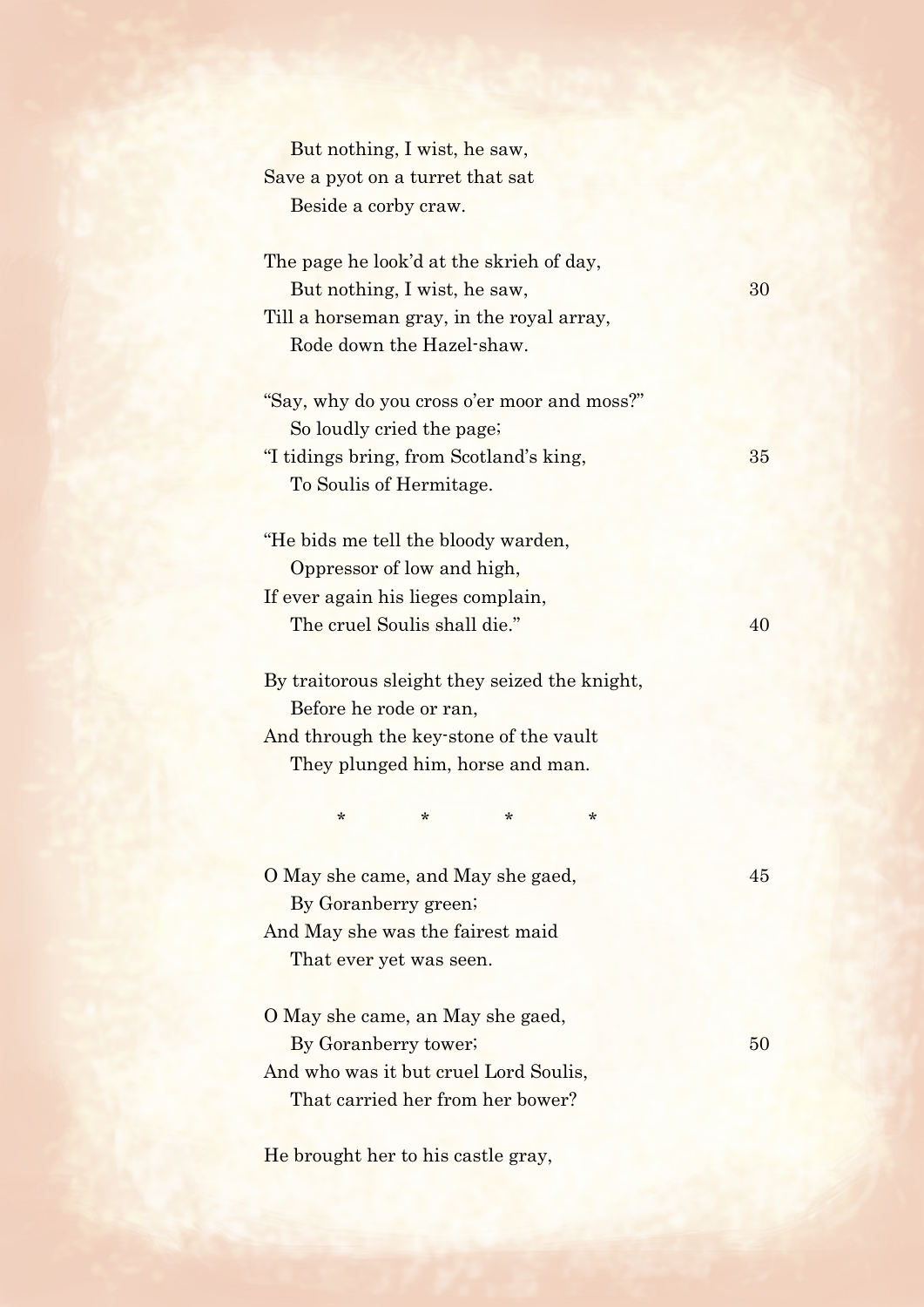| By Hermitage's side;                           |    |
|------------------------------------------------|----|
| Says — "Be content, my lovely May,             | 55 |
| For thou shalt be my bride."                   |    |
| With her yellow hair, that glittered fair,     |    |
| She dried the trickling tear;                  |    |
| She sigh'd the name of Branxholm's heir,       |    |
| The youth that loved her dear.                 | 60 |
| "Now, be content, my bonnie May,               |    |
| And take it for your hame;                     |    |
| Or ever and aye shall ye rue the day           |    |
| You heard young Branxholm's name.              |    |
| "O'er Branxholm tower, ere the morning hour,   | 65 |
| When the lift is like lead sae blue,           |    |
| The smoke shall roll white on the weary night, |    |
| And the flame shall shine dimly through."      |    |
| Syne he's ca'd on him Ringan Red;              |    |
| A sturdy kemp was he,                          | 70 |
| From friend, or foe, in border feid,           |    |
| Who never a foot would flee.                   |    |
| Red Ringan sped, and the spearmen led          |    |
| Up Goranberry slack;                           |    |
| Ay, many a wight, unmatch'd in fight,          | 75 |
| Who never more came back.                      |    |
| And bloody set the westering sun,              |    |
| And bloody rose he up;                         |    |
| But little thought young Branxholm's heir      |    |
| Where he that night should sup.                | 80 |
| He shot the roe-buck on the lee,               |    |
| The dun-deer on the law;                       |    |
| The glamour sure was in his e'e                |    |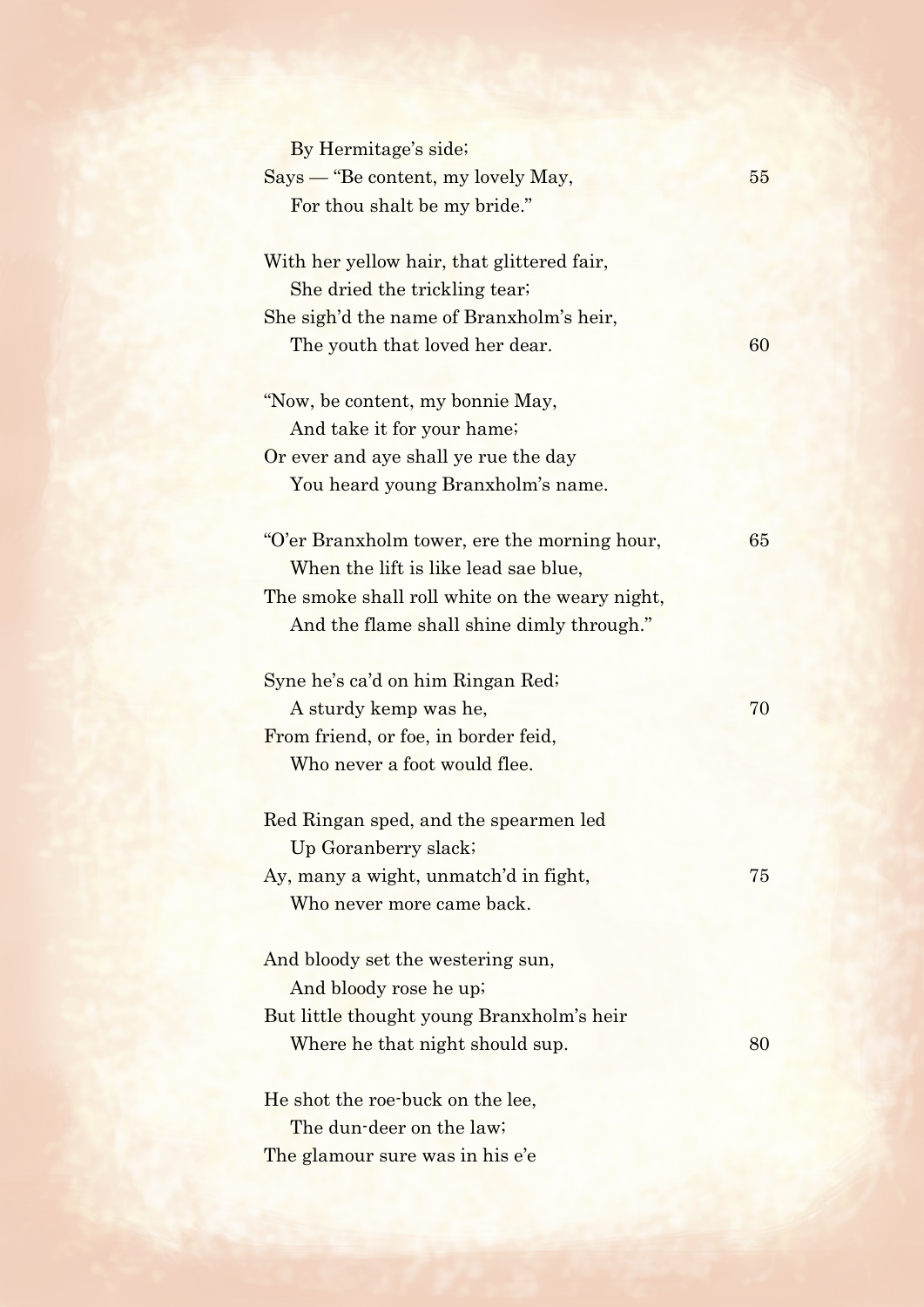| When Ringan nigh did draw. |  |  |
|----------------------------|--|--|
|                            |  |  |

| O'er heathy edge, through rustling sedge,<br>He sped till day was set; | 85      |
|------------------------------------------------------------------------|---------|
| And he thought it was his merry-men true,                              |         |
| When he the spearmen met.                                              |         |
| Far from relief, they seized the chief;                                |         |
| His men were far away;                                                 | 90      |
| Through Hermitage slack they sent him back,                            |         |
| To Soulis's castle gray;                                               |         |
| Syne onward fure for Branxholm tower,                                  |         |
| Where all his merry-men lay.                                           |         |
|                                                                        |         |
| "Now, welcome, noble Branxholm's heir!                                 | 95      |
| Thrice welcome," quoth Soulis, "to me!                                 |         |
| Say, dost thou repair to my castle fair,                               |         |
| My wedding guest to be?                                                |         |
| And lovely May deserves, per fay,                                      |         |
| A brideman such as thee!"                                              | 100     |
|                                                                        |         |
| And broad and bloody rose the sun,<br>And on the barmkin shone;        |         |
| When the page was aware of Red Ringan there,                           |         |
| Who came riding all alone.                                             |         |
|                                                                        |         |
| To the gate of the tower Lord Soulis he speeds,                        | $105\,$ |
| As he lighted at the wall,                                             |         |
| Says — "Where did ye stable my stalwart steeds,                        |         |
| And where do they tarry all?" —                                        |         |
|                                                                        |         |
| "We stabled them sure, on the Tarras muir                              |         |
| We stabled them sure," quoth he:                                       | 110     |
| "Before we could cross the quaking moss,                               |         |
| They all were lost but me."                                            |         |
|                                                                        |         |

He clench'd his fist, and he knock'd on the chest,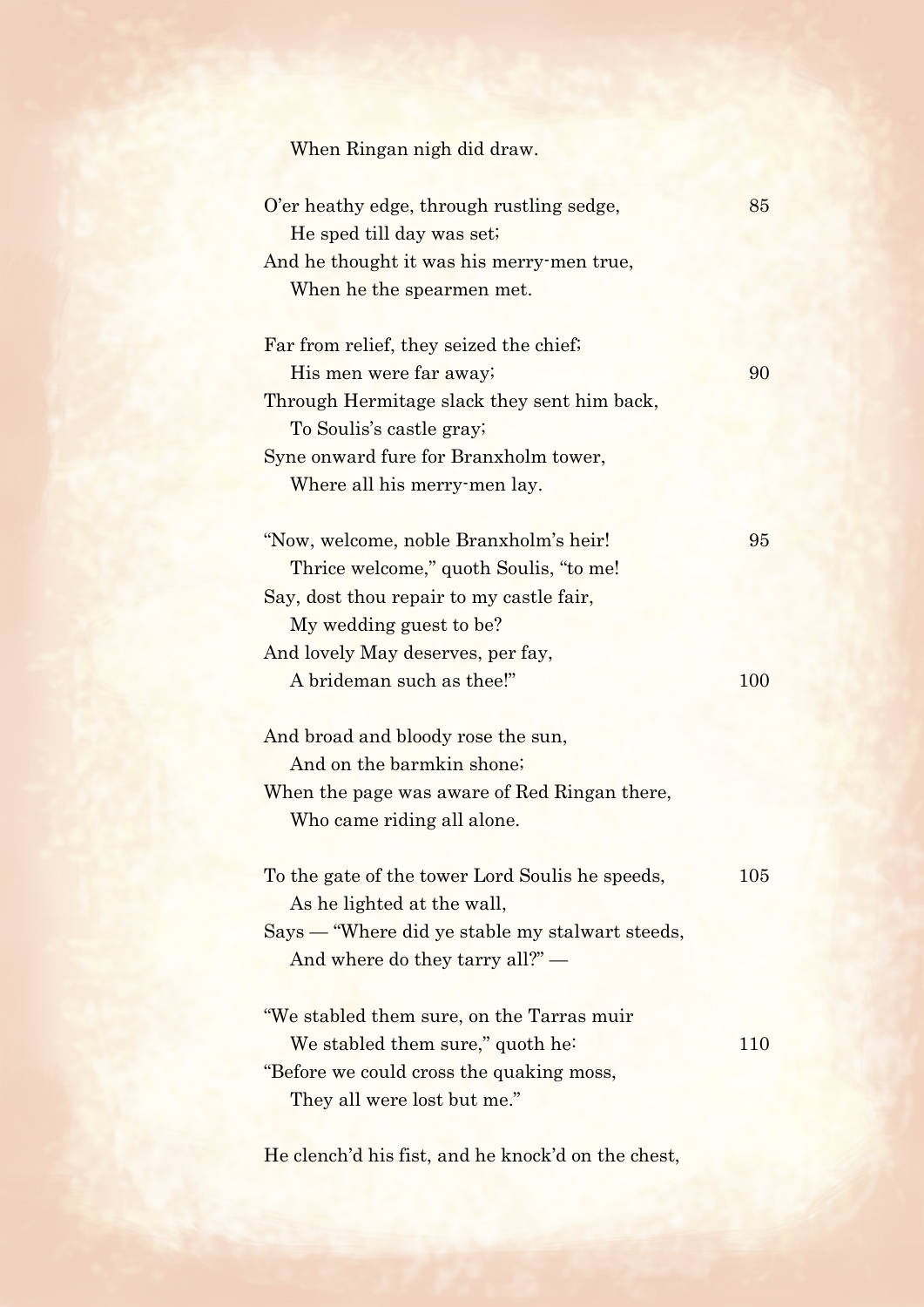| And he heard a stifled groan;                 |            |
|-----------------------------------------------|------------|
| And at the third knock each rusty lock        | 115        |
| Did open one by one.                          |            |
|                                               |            |
| He turn'd away his eyes, as the lid did rise, |            |
| And he listen'd silentlie;                    |            |
| And he heard breathed slow, in murmurs low,   |            |
| "Beware of a coming tree!"                    | <b>120</b> |
| In muttering sound the rest was drown'd;      |            |
| No other word heard he;                       |            |
| But slow as it rose, the lid did close,       |            |
| With the rusty padlocks three.                |            |
|                                               |            |
| $^\star$<br>*<br>$^\star$<br>$^\star$         |            |
|                                               |            |
| Now rose with Branxholm's ae brother          | 125        |
| The Teviot, high and low;                     |            |
| Bauld Walter by name, of meikle fame,         |            |
| For none could bend his bow.                  |            |
|                                               |            |
| O'er glen and glade, to Soulis there sped     |            |
| The fame of his array,                        | 130        |
| And that Teviotdale would soon assail         |            |
| His towers and castle gray.                   |            |
| With clenched fist, he knock'd on the chest,  |            |
| And again he heard a groan;                   |            |
| And he raised his eyes as the lid did rise,   | 135        |
| But answer heard he none.                     |            |
|                                               |            |
| The charm was broke, when the spirit spoke,   |            |
| And it murmur'd sullenlie, $-$                |            |
| "Shut fast the door, and for evermore"        |            |
| Commit to me the key.                         | 140        |
|                                               |            |

"Alas! that ever thou raised'st thine eyes,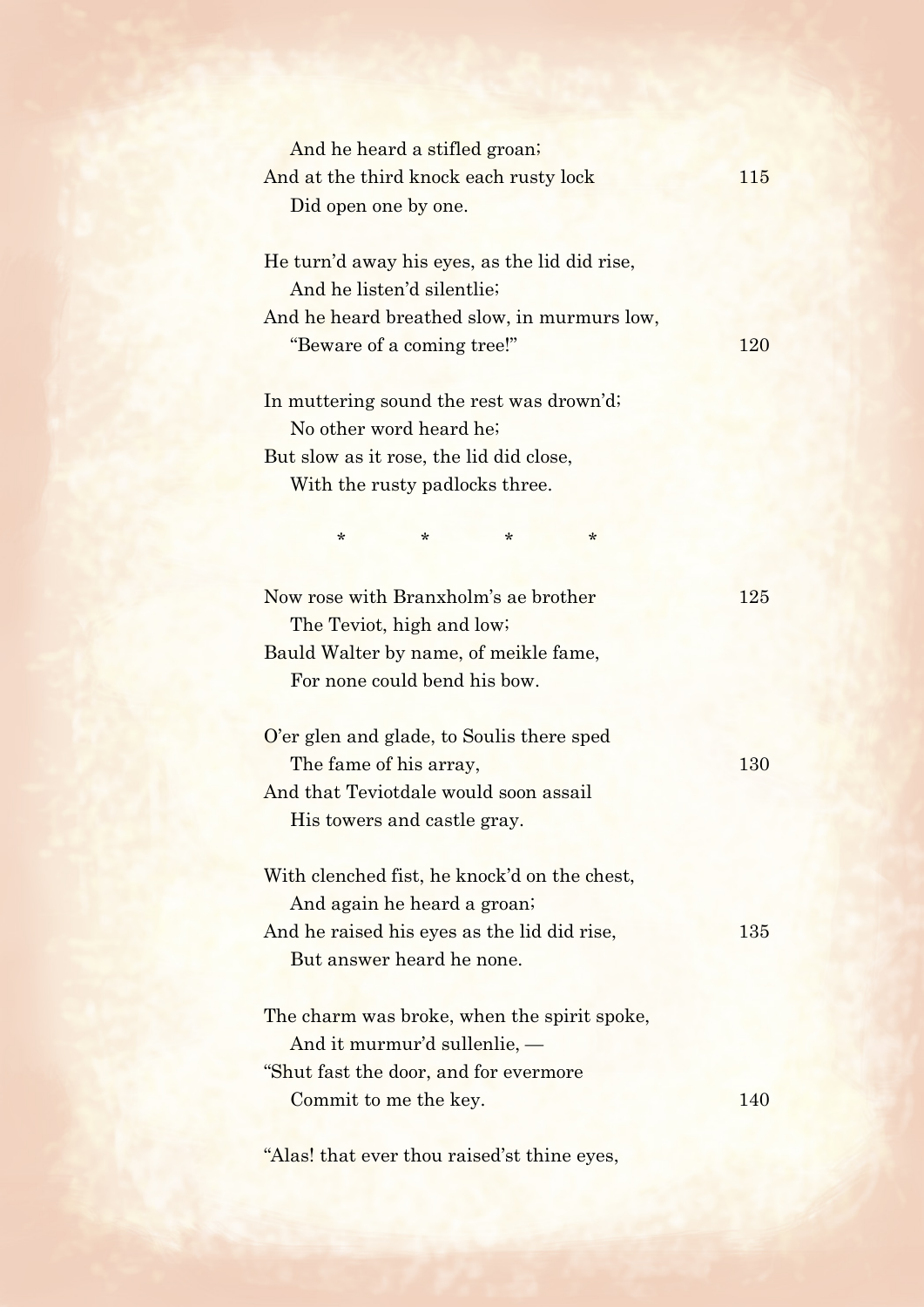| Thine eyes to look on me!                         |     |
|---------------------------------------------------|-----|
| Till seven years are o'er, return no more,        |     |
| For here thou must not be."                       |     |
| Think not but Soulis was wae to yield             | 145 |
| His warlock chamber o'er;                         |     |
| He took the keys from the rusty lock,             |     |
| That never were ta'en before.                     |     |
|                                                   |     |
| He threw them o'er his left shoulder,             |     |
| With meikle care and pain:                        | 150 |
| And he bade it keep them fathoms deep,            |     |
| Till he return'd again.                           |     |
| And still, when seven years are o'er,             |     |
| Is heard the jarring sound;                       |     |
| When slowly opes the charmed door                 | 155 |
| Of the chamber under ground.                      |     |
|                                                   |     |
| And some within the chamber door                  |     |
| Have cast a curious eye:                          |     |
| But none dare tell, for the spirits in hell,      |     |
| The fearful sights they spy.                      | 160 |
|                                                   |     |
| $\ast$<br>$^\star$<br>$^\star$<br>*               |     |
| When Soulis thought on his merry-men now,         |     |
| A woeful wight was he;                            |     |
| Says — "Vengeance is mine, and I will not repine, |     |
| But Branxholm's heir shall die."                  |     |
|                                                   |     |
| Says — "What would you do, young Branxholm,       | 165 |
| Gin ye had me, as I have thee?" $-$               |     |
| "I would take you to the good greenwood,          |     |
| And gar your ain hand wale the tree." —           |     |
|                                                   |     |

"Now shall thine ain hand wale the tree,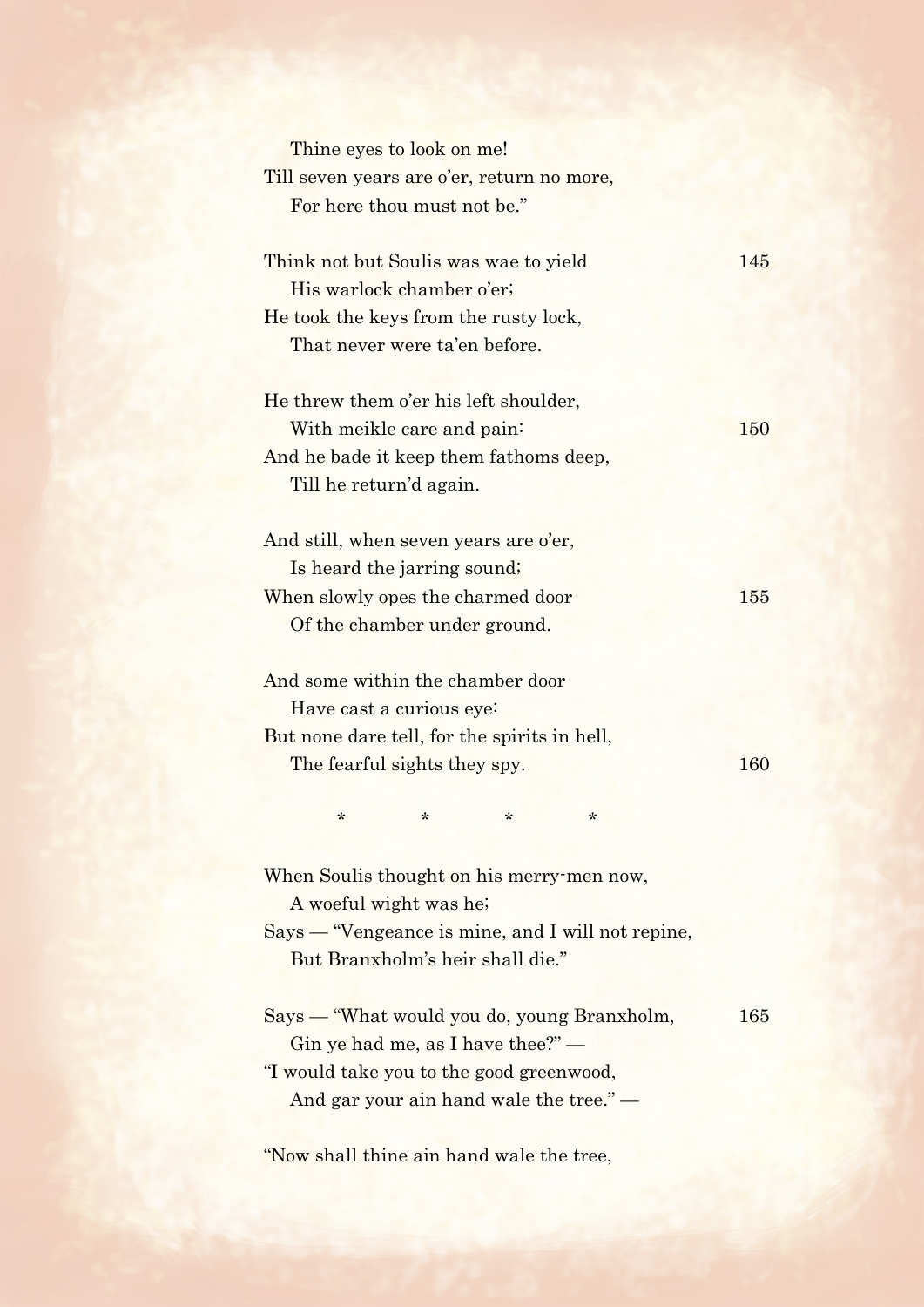| For all thy mirth and meikle pride;                               | 170 |
|-------------------------------------------------------------------|-----|
| And May shall choose, if my love she refuse,                      |     |
| A scrog bush thee beside."                                        |     |
|                                                                   |     |
| They carried him to the good greenwood,                           |     |
| Where the green pines grew in a row;                              |     |
| And they heard the cry, from the branches high,                   | 175 |
| Of the hungry carrion crow.                                       |     |
|                                                                   |     |
| They carried him on from tree to tree,<br>The spiry boughs below. |     |
| "Say, shall it be thine, on the tapering pine,                    |     |
| To feed the hooded crow?" —                                       | 180 |
|                                                                   |     |
| "The fir-tops fall by Branxholm wall,                             |     |
| When the night-blast stirs the tree;                              |     |
| And it shall not be mine to die on the pine,                      |     |
| I loved in infancie."                                             |     |
|                                                                   |     |
| Young Branxholm turn'd him, and oft look'd back,                  | 185 |
| And aye he pass'd from tree to tree;                              |     |
| Young Branxholm peep'd, and puirly spake,                         |     |
| "O sic a death is no for me!"                                     |     |
|                                                                   |     |
| And next they pass'd the aspin gray,                              |     |
| Its leaves were rustling mournfullie;                             | 190 |
| "Now, choose thee, choose thee, Branxholm gay!"                   |     |
| Say, wilt thou never choose the tree?" $-$                        |     |
|                                                                   |     |
| "More dear to me is the aspin gray,                               |     |
| More dear than any other tree;                                    |     |
| For beneath the shade that its branches made                      | 195 |
| Have pass'd the vows of my love and me."                          |     |
| Young Branxholm peep'd, and puirly spake,                         |     |
| Until he did his ain men see,                                     |     |
|                                                                   |     |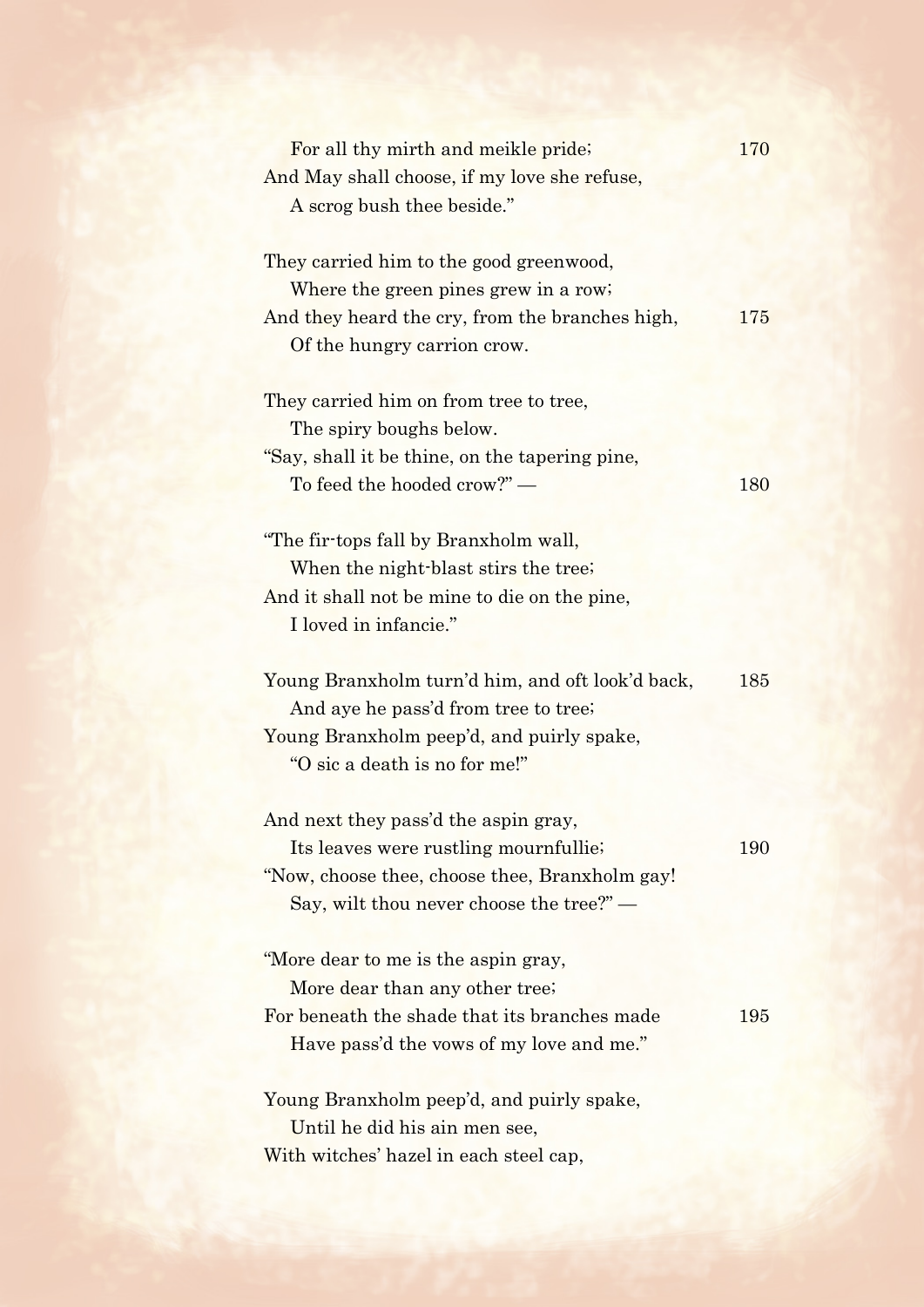| In scorn of Soulis' gramarye;                 | 200 |
|-----------------------------------------------|-----|
| Then shoulder-height for glee he lap,         |     |
| "Methinks I spye a coming tree!" —            |     |
|                                               |     |
| "Ay, many may come, but few return,"          |     |
| Quo' Soulis, the lord of gramarye;            |     |
| "No warrior's hand in fair Scotland           | 205 |
| Shall ever dint a wound on me!"-              |     |
| "Now, by my sooth," quo' bauld Walter,        |     |
| "If that be true we soon shall see."          |     |
| His bent bow he drew, and his arrow was true, |     |
| But never a wound or scar had he.             | 210 |
|                                               |     |
| Then up bespake him true Thomas,              |     |
| He was the lord of Ersyltoun:                 |     |
| "The wizard's spell no steel can quell,       |     |
| Till once your lances bear him down."         |     |
|                                               |     |
| They bore him down with lances bright,        | 215 |
| But never a wound or scar had he;             |     |
| With hempen bands they bound him tight,       |     |
| Both hands and feet, on the Nine-stane lee.   |     |
|                                               |     |
| That wizard accurst, the bands he burst;      |     |
| They moulder'd at his magic spell;            | 220 |
| And, neck and heel, in the forged steel       |     |
| They bound him against the charms of hell.    |     |
| That wizard accurst, the bands he burst;      |     |
| No forged steel his charms could bide;        |     |
| Then up bespake true Thomas,                  | 225 |
| "We'll bind him yet, whate'er betide."        |     |
|                                               |     |
| The black spae-book from his breast he took,  |     |
| Impress'd with many a warlock spell:          |     |
| And the book it was wrote by Michael Scott,   |     |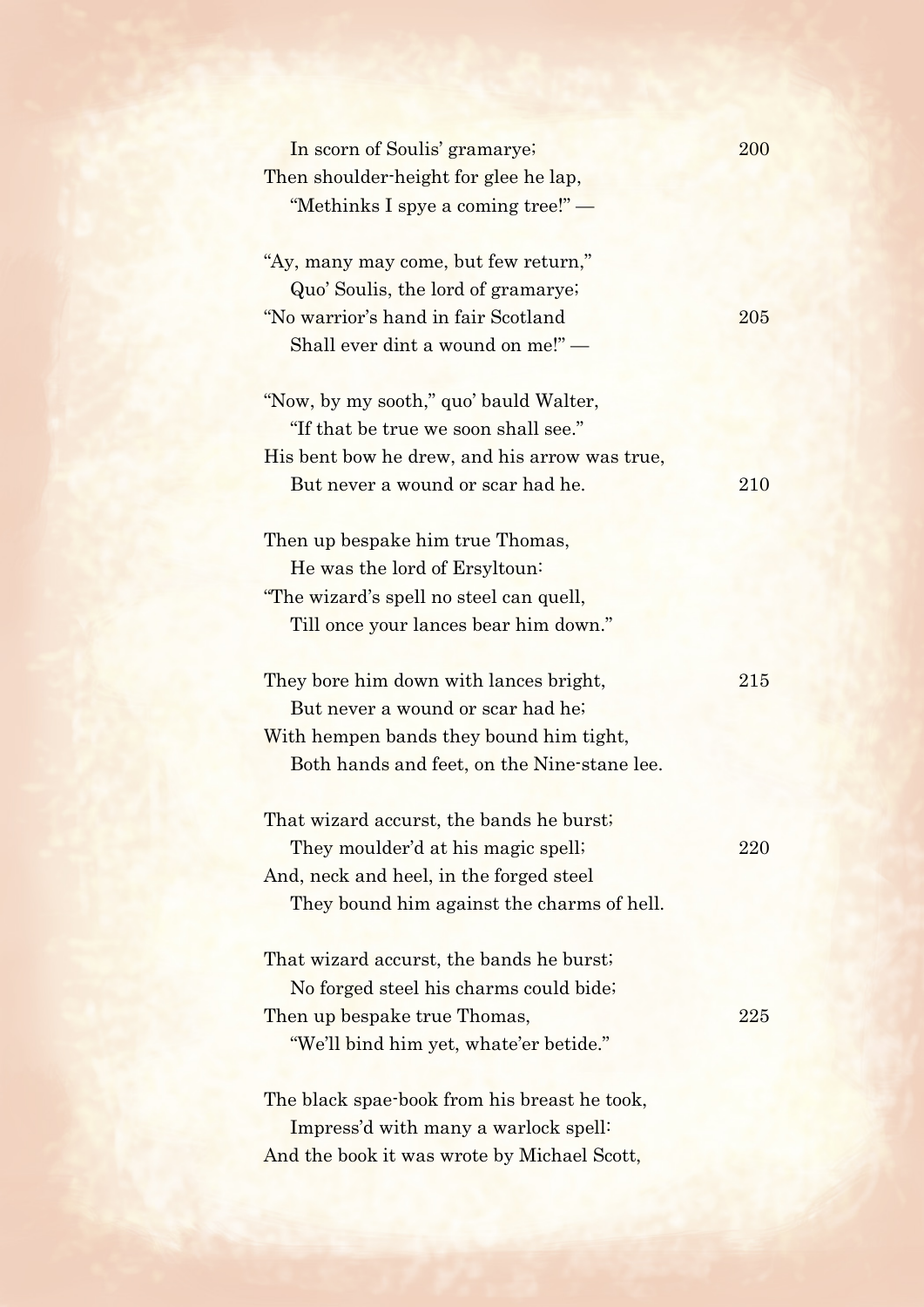| Who held in awe the fiends of hell.                                                                                                                                              | 230 |
|----------------------------------------------------------------------------------------------------------------------------------------------------------------------------------|-----|
| They buried it deep, where his bones they sleep,<br>That mortal man might never it see:<br>But Thomas did save it from the grave,<br>When he return'd from Faërie.               |     |
| The black spae-book from his breast he took,<br>And turned the leaves with curious hand;<br>No ropes, did he find, the wizard could bind,<br>But threefold ropes of sifted sand. | 235 |
| They sifted the sand from the Nine-stane burn,<br>And shaped the ropes so curiouslie.<br>But the ropes would neither twist nor twine,<br>For Thomas true and his gramarye.       | 240 |
| The black spae-book from his breast he took,<br>And again he turn'd, it with his hand;<br>And he bade each lad of Teviot add<br>The barley chaff to the sifted sand.             | 245 |
| The barley chaff to the sifted sand.<br>They added still by handfulls nine;<br>But Redcap sly unseen was by,<br>And the ropes would neither twist nor twine.                     | 250 |
| And still beside the Nine-stane burn,<br>Ribb'd like the sand at mark of sea,<br>The ropes that would not twist nor turn,<br>Shaped of the sifted sand you see.                  |     |
| The black spae-book true Thomas he took;<br>Again its magic leaves he spread;<br>And he found that to quell the powerful spell,<br>The wizard must be boil'd in lead.            | 255 |